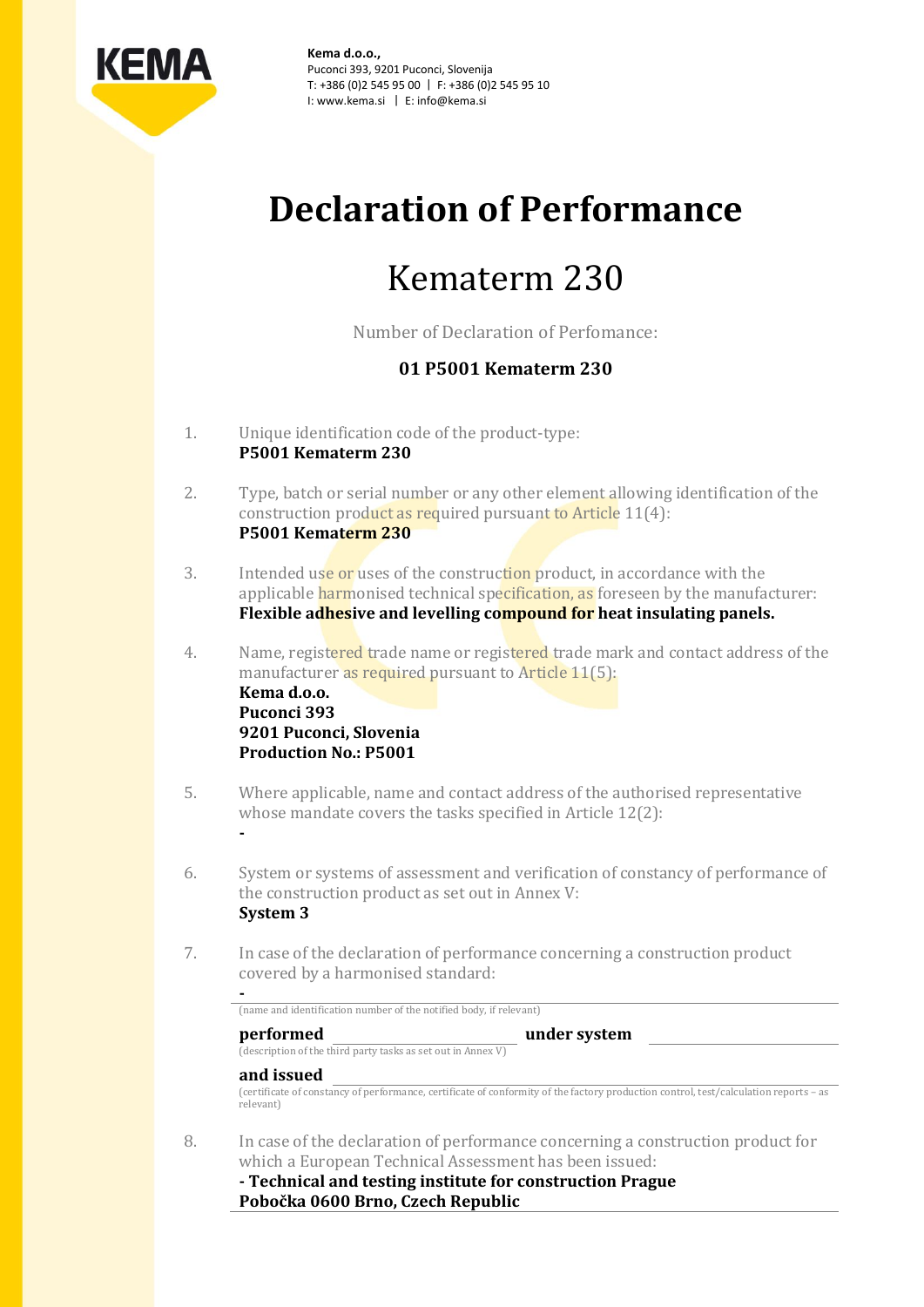

**Kema d.o.o.,** Puconci 393, 9201 Puconci, Slovenija T: +386 (0)2 545 95 00 | F: +386 (0)2 545 95 10 I: www.kema.si | E: info@kema.si

(name and identification number of the Technical Assessment Body, if relevant)

### **issued - 060-031280**

(reference number of the European Technical Assessment)

## **on the basis of - ETAG 004**

(reference number of the European Assessment Document)

#### **performed - Initial type test under system - 3** (description of the third party tasks as set out in Annex V)

### **and issued - Product type Examination Report No.: 060-031320**

(certificate of constancy of performance, certificate of conformity of the factory production control, test/calculation reports – as relevant)

### 9. Declared performance:

| <b>Essential characteristics</b>                       | <b>Performance</b>       | <b>Harmonized technical</b><br>specification |
|--------------------------------------------------------|--------------------------|----------------------------------------------|
| Adhesion strength:                                     | $\geq 0.25$ [MPa]        |                                              |
|                                                        | (Dry)                    |                                              |
|                                                        | $\geq 0.08$ [MPa]        |                                              |
|                                                        | $(48h water +$           |                                              |
|                                                        | $2h\,23^{\circ}$ C, 50%) | ETAG 004, 5.1.4.1.2                          |
|                                                        | $\geq 0.25$ [MPa]        |                                              |
|                                                        | $(48h water +$           |                                              |
|                                                        | 7 days 23°C,             |                                              |
|                                                        | 50%)                     |                                              |
| Adhesion strength on insulating<br>panel               | $\geq 0.08$ [MPa]        | ETAG 004, 5.1.4.1.2                          |
|                                                        | (Dry)                    |                                              |
|                                                        | $\geq 0.03$ [MPa]        |                                              |
|                                                        | $(48h$ water +           |                                              |
|                                                        | 2h 23°C, 50%)            |                                              |
|                                                        | $\geq 0.08$ [MPa]        |                                              |
|                                                        | $(48h voda +$            |                                              |
|                                                        | 7 days 23°C,             |                                              |
|                                                        | 50%)                     |                                              |
|                                                        | - breaking               |                                              |
|                                                        | point in                 |                                              |
|                                                        | insulation               |                                              |
|                                                        | material                 |                                              |
| Determination of Cr6+ (EN 196-<br>10)                  | ≤ 0,0002 $%$             | EN 196-10                                    |
| Radioactivity 226Ra and natural<br>radioactivity index | $R:$ maks. I = 1         |                                              |
|                                                        | R: maks. 150             | <b>SUJB Method</b>                           |
|                                                        | Bq/kg                    |                                              |
| Dangerous substances                                   | Complies                 | See material safety data<br>sheet (MSDS)     |

10. The performance of the product identified in points 1 and 2 is in conformity with the declared performance in point 9. This declaration of performance is issued under the sole responsibility of the manufacturer identified in point 4.

Signed for and on behalf of the manufacturer by:

Chief of department of development and quality: